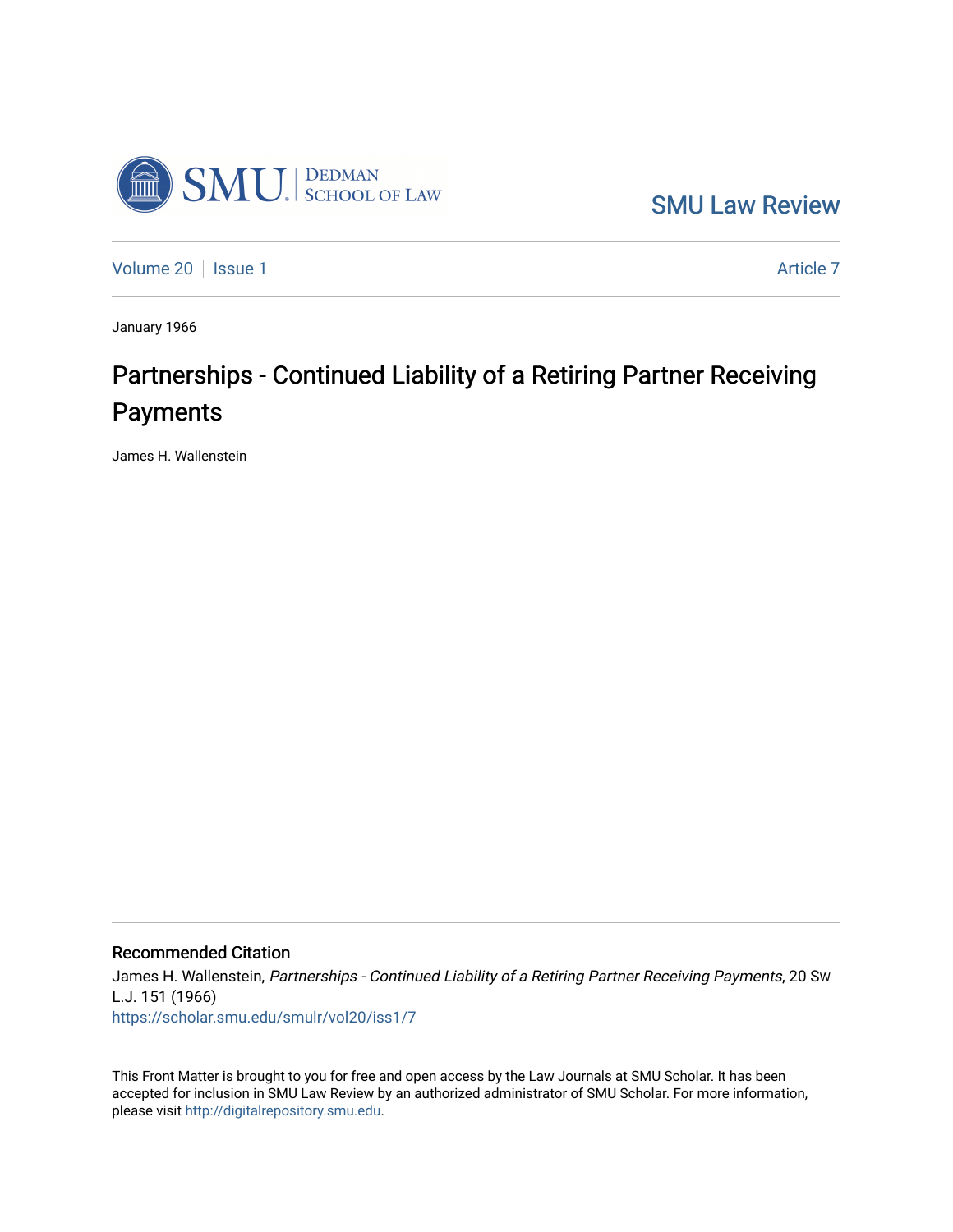# PARTNERSHIPS **- CONTINUED** LIABILITY OF **A** RETIRING PARTNER **RECEIVING PAYMENTS**

#### *by James H. Wallenstein*

#### I. INTRODUCTION<sup>1</sup>

A partner who retires usually seeks relief from his personal liability on partnership obligations. For economic or tax reasons, he may continue to receive payments from the firm rather than withdraw his entire interest.' This Comment explores the effect of such payments on his liability for future partnership obligations.

Payment to a retiring partner for his interest in the partnership is usually provided for in a retirement agreement.' The Internal Revenue Code has labelled the two basic types of arrangements as "sale" and "liquidation." "Sale" involves transfer for consideration of the retiring partner's interest in the firm to one or more remaining partners, or to a third person. "Liquidation" involves transfer or surrender to and payment from the partnership itself. In either case the parties may ease the burden and improve terms of payment **by** delaying full payment. Moreover, continuing payments under either plan may reduce income taxes for the retiring partner or the continuing partners.'

No retirement agreement **by** itself can insulate the retiring partner from debts existing at the time of retirement. Section **36** of the Uniform Partnership Act in expressing this rule' merely restates past law." On the other hand, complete withdrawal including a lump-sum payment for the retiring partner's interest should protect him from

**5** See note 2 supra.

<sup>6</sup> "The dissolution of the partnership does not of itself discharge the existing liability of any partner." **§ 36(1)** of the act. Section 36(2) expressly approves a novation agreement among the retiring partner, the partnership, and the creditor. 7Shaw **v.** Green, **128** Tex. **596, 99** S.W.2d **889** (Tex. Comm. App. 1937); Reed **v.**

Shaw, **274** S.W. 274 (Tex. Civ. App. **1925).**

**<sup>1</sup>** Analysis in this article will be based upon the **UNIFORM PARTNERSHIP ACT, 7 UNIFORM** LAWS **ANN. §§** 1-45 (1949), hereafter referred to as "the act" and cited by section. The act was passed with few modifications by the **1961** Texas Legislature and is codified as TEX. **REV.** Civ. **STAT. ANN.** art. 6132b (Supp. 1965).

**<sup>&#</sup>x27;** See Bakst, *Payments to a Retiring Partner or to a Deceased Partner's Successor in Interest,* N.Y.U. 19th INST. **ON FED. TAX. 319 (1961);** and Dauber, *Partnership Reorganizations: A New Tax Frontier, 64* DICK. L. REV. *95 (1959).*

Section 42 of the act allows a partner to retire without an agreement and later to receive his interest in the partnership plus either interest or profits attributable to that interest. For an analysis of liability problems in connection with section 42 see Note, *Profit Rights and Creditors' Priorities after a Partner's Death or Retirement: Section 42 of the UPA,* **63** YALE

L.J. **709** *(1954).* <sup>4</sup> See Treas. Reg. **§ 1.736 (1956),** as amended, T.D. **6832, 1965** INT. **REV. BULL.** No. 33, at **22** and **§** 1.741 **(1956),** and note 2 *supra.*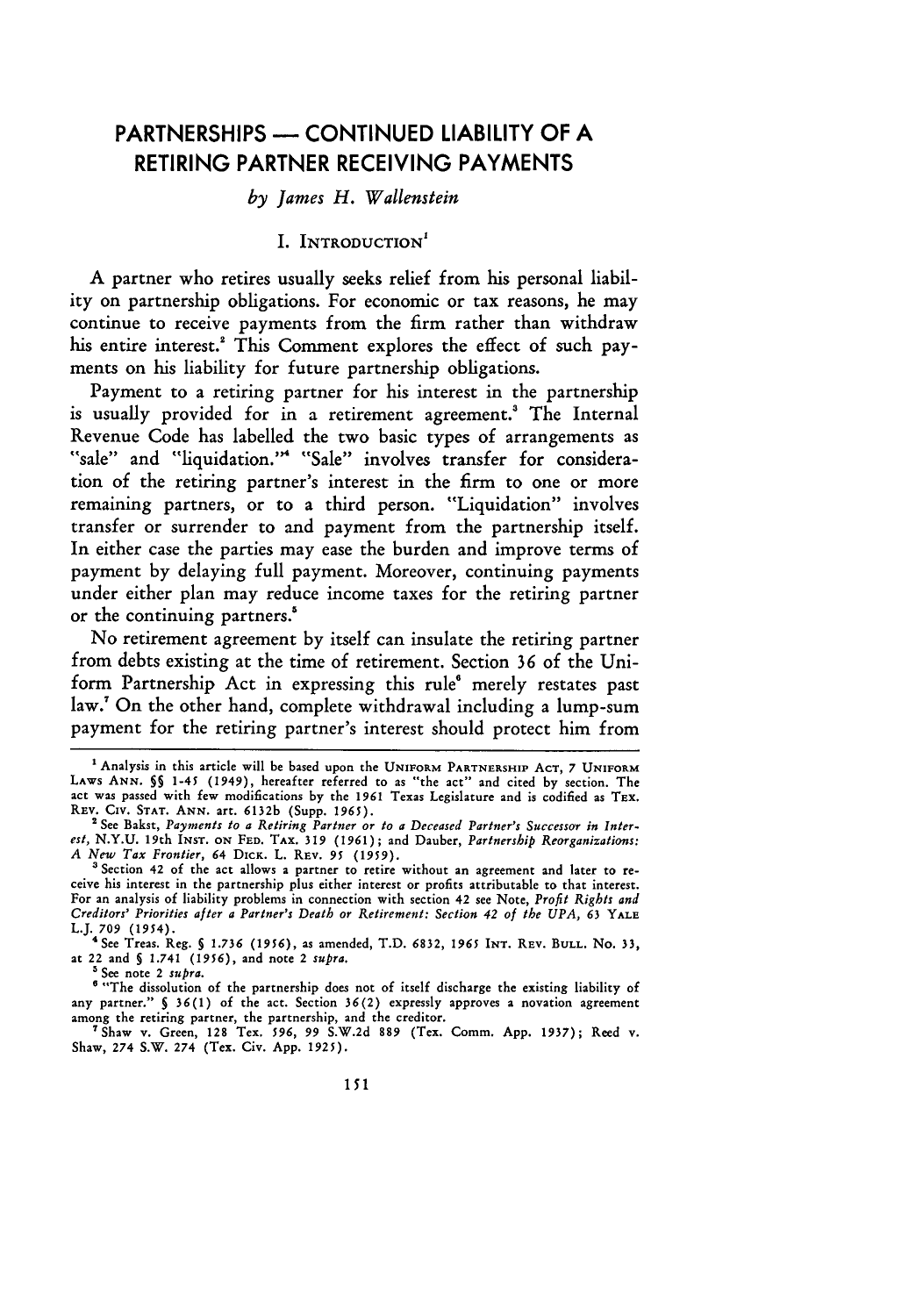liability for future debts of the firm. When the retiring partner accepts continuing payments, however, he may be held to have delayed complete withdrawal of his partnership interest. Thus, even though he withdraws personally from management, he may subject himself to continued partnership liability.

A quick glance at the rules of partnership is reassuring to a retiring partner but perhaps misleading. Most cases indicate that any valid retirement agreement among partners ends the partnership as to those partners.<sup>8</sup> Moreover, although such cases deal with suits between partners themselves, section 7 (1) of the act provides that in cases not involving estoppel, "persons who are not partners as to each other are not partners as to third parties."" It might seem that courts would logically allow complete protection for retiring partners with an express agreement.

Unfortunately, courts are either quick to find estoppel or slow to give due respect to section  $7(1)^{11}$  and any indications of continuity of the former partnership may prove costly to the retiring partner. Signs of visible continuity include failure to give notice of retirement and failure to withdraw the retiring partner's name from the firm. These signs are common elements of estoppel to be avoided in any retirement.<sup>12</sup>

More subtle perhaps are the signs of economic continuity in the form of continuing payments from the firm. "Liquidation" agreements seem particularly vulnerable because the form of payment may be quite similar to that under the former partnership. Moreover, the retiring partner in a liquidation is considered for tax purposes *as a partner* until his interest has been fully liquidated." The "sale" agreement, although ending economic continuity on the surface, may not be totally immune, especially when partnership property is used as security for payment.<sup>14</sup> Analysis in this Comment will

<sup>10</sup> Section 7(1).

**1** See note 8 *supra.*

"aTreas. Reg. **§** 1.736-1(a)(ii) *(1956),* as amended, T.D. **6832,** *1965* **INT.** REv. **BULL.**

No. **33,** at 22. **14** For an example of how closely a "sale" can resemble a "liquidation," see David A. Foxman, 41 T.C. *535, 547-53* (1964), *aff'd,* 352 F.2d 466 **(3d** Cir. *1965).*

<sup>&</sup>lt;sup>8</sup> This protection, however, can be shattered by estoppel. See specifically sections 16, 33,

<sup>34,</sup> and 35 of the act. See also Sher and Bromberg, Texas Partnership Law in the 20th Cen-<br>tury—Why Texas Should Adopt the Uniform Partnership Act, 12 Sw. L.J. 263, 311 (1958).<br><sup>9</sup> Sorokach v. Trusewich, 13 N.J. 363, 99 A.2 *Act Comes to Nebraska,* 22 NEB. L. REv. 215, 247 (1943). Note that the continuing partners may prevent by agreement problems associated with dissolution. Bromberg, *Partnership Dissolution-Causes, Consequences, and Cures,* 43 TEXAs L. **REV.** 631, **637-38** (1965). **<sup>1</sup>**

<sup>&</sup>lt;sup>11</sup> Boone v. General Shoe Corp., 242 S.W.2d 138 (Ark. 1951); Mercer v. Vinson, 85 Ariz. **280,** 336 P.2d 854 *(1959);* Gustafon v. Taber, 234 P.2d 471 (Mont. 1951).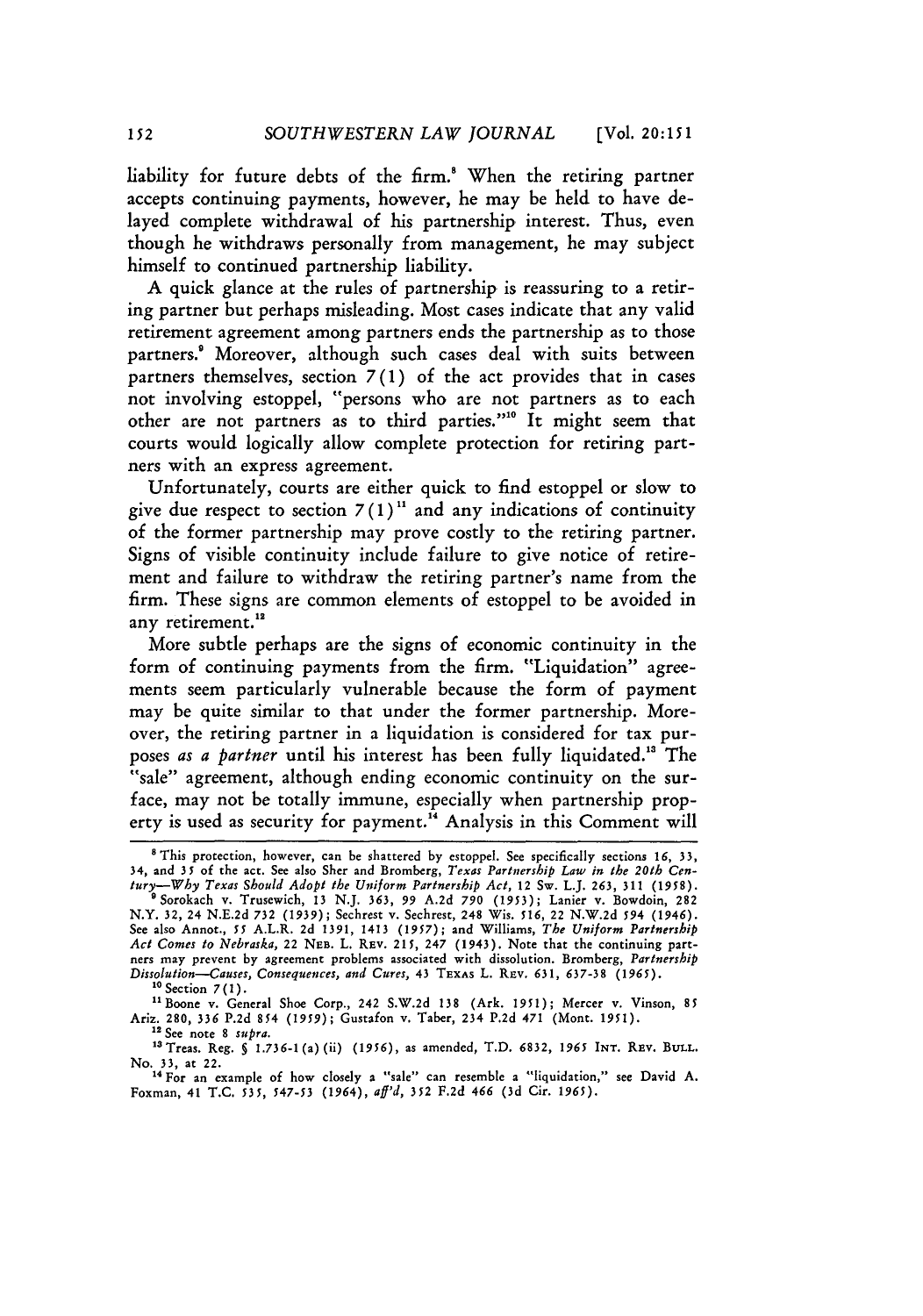*1966]*

assume circumstances under either a "liquidation" or border-line "sale."

#### II. THE PERSPECTIVE OF PROFIT-SHARING

Profit-sharing is an essential element of partnership;" therefore, if the retiring partner does not share in profits, he should not fear future personal liability. " But the term "profit-sharing" is at least arguably applicable to all continuing payments from a prospering firm," so the considerations in any retirement providing for continuing payments include not only the existence of profit-sharing but also the presumptions arising from profit-sharing.

## *A. What Constitutes Profit-Sharing?*

Section 18(a) of the act indicates that standard profit-sharing involves equal allocation of profits among partners. But all profitsharing is not necessarily equal,<sup>18</sup> and allocations of profits on any percentage basis easily fall under the classfication of profit-sharing." Likewise, agreements for payments of fixed sums plus a percentage of the profits are considered profit-sharing." The latter form of agreement arises frequently in retirements from professional and other personal service firms where each partner's interest in the partnership is small in relation to the continuing income value of the  $f_{\rm{erm}}$ .

Agreements often call for payments only of fixed sums but with some definite relation to the prosperity of the continuing firm. One popular form requires payment of the retiring partner's interest in the partnership plus fixed (although possibly diminishing) yearly payments calculated as a percentage of his distributive share of income at the time of retirement.<sup>22</sup> Assuming no drastic change in the income of the firm, these payments bear too close a resemblance

<sup>&</sup>quot;Section 6(l): "A partnership is an association of two or more persons to carry on as co-owners for a profit." See also **I ROWLEY,** PARTNERSHIP 163 **(2d** ed. **1960)** indicating that profit-sharing is the only essential element of partnership.

<sup>&</sup>quot; This feeling of security, of course, should be tempered **by** a healthy awareness **for** elements of estoppel. See note 8 and text accompanying note **10** *supra.*

**<sup>&</sup>quot;** See text accompanying notes **18-29** *infra.*

**Is** Section **18:** "The rights and duties of the partners in relation to the partnership shall be determined, *subject to any agreement between them*, by the following rules. . . ." (Emphasis added.)<br><sup>19</sup> Holst v. Butler, 379 Pa. 124, 108 A.2d 740 (1954) (24% - 24% - 24% - 15% -

<sup>19</sup>Hoist v. Butler, 379 Pa. 124, **108** A.2d 740 *(1954)* (24% - 24% - 24% - *151%* **-** 8% division of profits); Blair v. Rindy, *358* S.W.2d **685** (Tex. Civ. App. *1962) error ref.*

*n.r.e.* (70% - 30% division of profits).<br><sup>20</sup> Blumberg v. Palm, 238 Minn. 249, 56 N.W.2d 412 (1953). See also Annot., 137<br>A.L.R. 6, 85 (1942).

A.L.R. *6,* 85 (1942). **<sup>21</sup>**1 **RABKIN AND JOHNSON, CURRENT LEGAL** FORMS WITH TAX **ANALYSIS** *346-50 (1965).* 22 Bromberg, *supra* note 9, at *666-67.*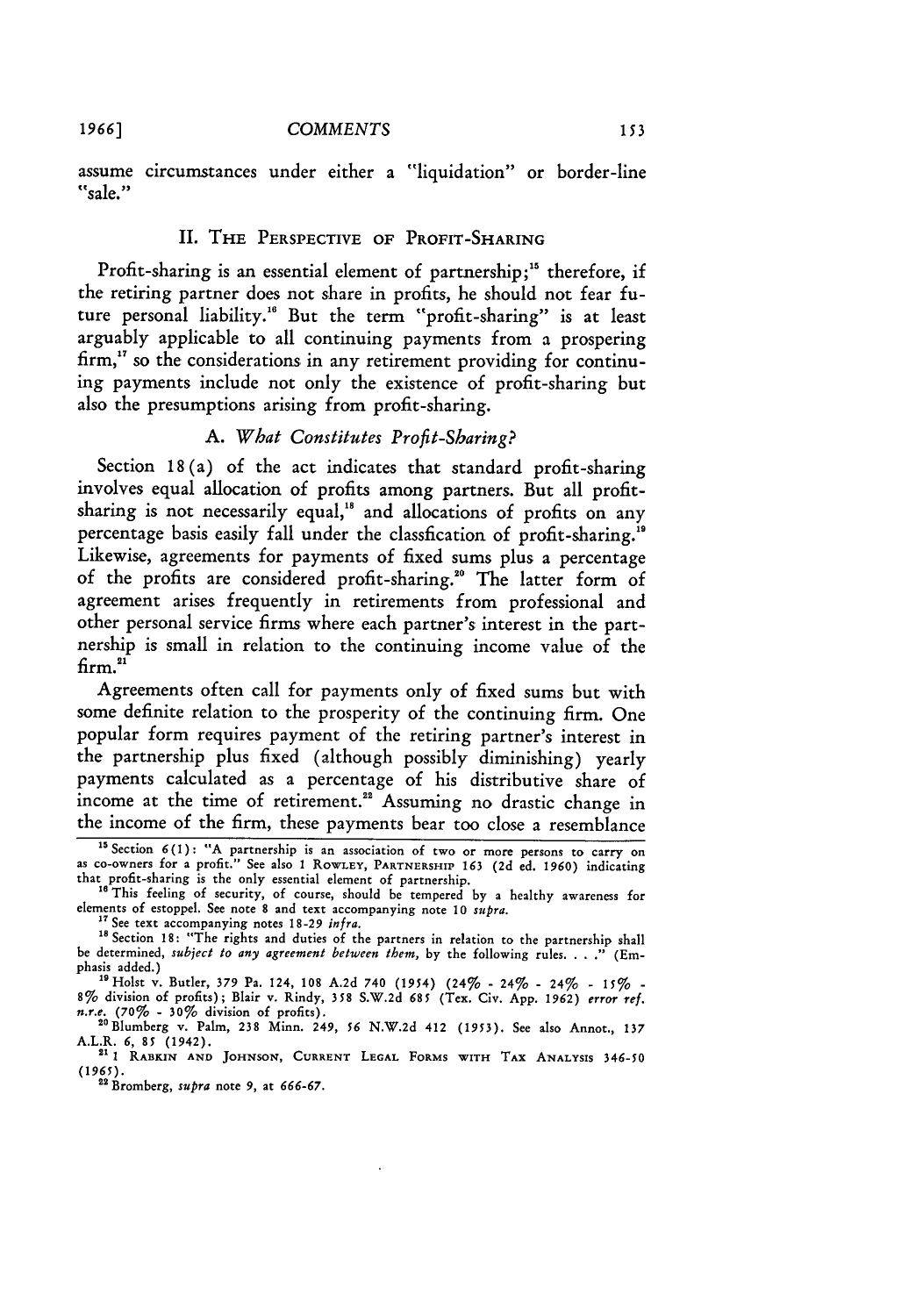to the agreements described above to prevent classification as profitsharing. Moreover, any payments of fixed sums which are readily related to income are likely subject to the same classification.<sup>23</sup>

Even payments of fixed sums which are not readily related to income of the firm are vulnerable, especially when they exceed the retiring partner's interest in the assets of the partnership.<sup>24</sup> The Internal Revenue Code treats liquidation payments in excess of the retiring partner's interest in the assets of the partnership as ordinary income rather than as capital gains. Thus, tax authorities consider the excess to be a measure of future earnings-per se related to income of the firm-rather than an increase of capital.<sup>25</sup> To be sure, if the partners have agreed prior to retirement to establish a value for partnership good-will, payments allocated for that sum are allowed capital-gains treatment.<sup>26</sup> This point should be considered long before retirement, and it may prove to be a valuable safeguard in avoiding profit-sharing classification. However, at least one writer has summarily stated that all continuing payments above the retiring partner's interest in the assets of the partnership constitute profit-sharing.<sup>27</sup>

Fixed payments limited to the retiring partner's interest in the assets of the partnership best withstand profit-sharing classification. **Of** course, **by** definition these payments preclude realization of much gain on investment if the market value of the partnership assets has not risen greatly." Moreover, these payments are not totally invulnerable. Because of the delay in payments, the partnership can reasonably use current profits to meet yearly installments, more so than if payment were in lump-sum. **A** liberal extension of profit-sharing might include any payments which are made from such current profits.

Perhaps the vital factor to consider in the latter examples is the

2aTreas. Reg. **§** *1.736 (1956),* as amended, T.D. **6832,** *1965* Int. Rev. Bull. No. 33, at 22, and Bakst, *supra* note 2. For a general statement of the concept **of** capital gains as opposed to ordinary income, see 3B MERTENS, FEDERAL **INCOME TAXATION 4-10 (1958).**

26Treas. Reg. *§* 1.736-1(b) **(3)** *(1956),* as amended, T.D. 6832, *1965* **INT.** REV. **BULL.** No. 33, at 22. **"** "The payments may be a fixed sum, or they may be a percentage of past income or of

future income. They all, however, involve one basic concept: the retiring partner is sharing<br>in the current earnings of the partnership." RABKIN AND JOHNSON, *supra* note 21, at 346.<br><sup>28</sup> Partners can raise the stated valu

See note 24, *supra.*

<sup>&</sup>lt;sup>23</sup> See Annot., 137 A.L.R. 6, 31 (1942).<br><sup>24</sup> A partner's interest in the partnership itself is the cost of his investment plus his share of undistributed profits. (Of course if a partner sells his interest the new partner's basis on purchase is the same as it was to the selling partner.) **A** partner's interest in the assets of the partnership is his share of the market value of the specific assets. For the nature of of the partnership is his share of the market value of the specific assets. For the nature of each interest during the existence of the partnership see §§ 25-26. See also note 54 *infra*. The Internal Revenue Service has allowed considerable leeway in valuing a partner's interest in partnership assets. See Treas. Reg. **§** 1.736-1 (b) **(1)** *(1956),* as amended, T.D. 6832, **1965** INT. REv. **BULL.** No. **33,** at 22.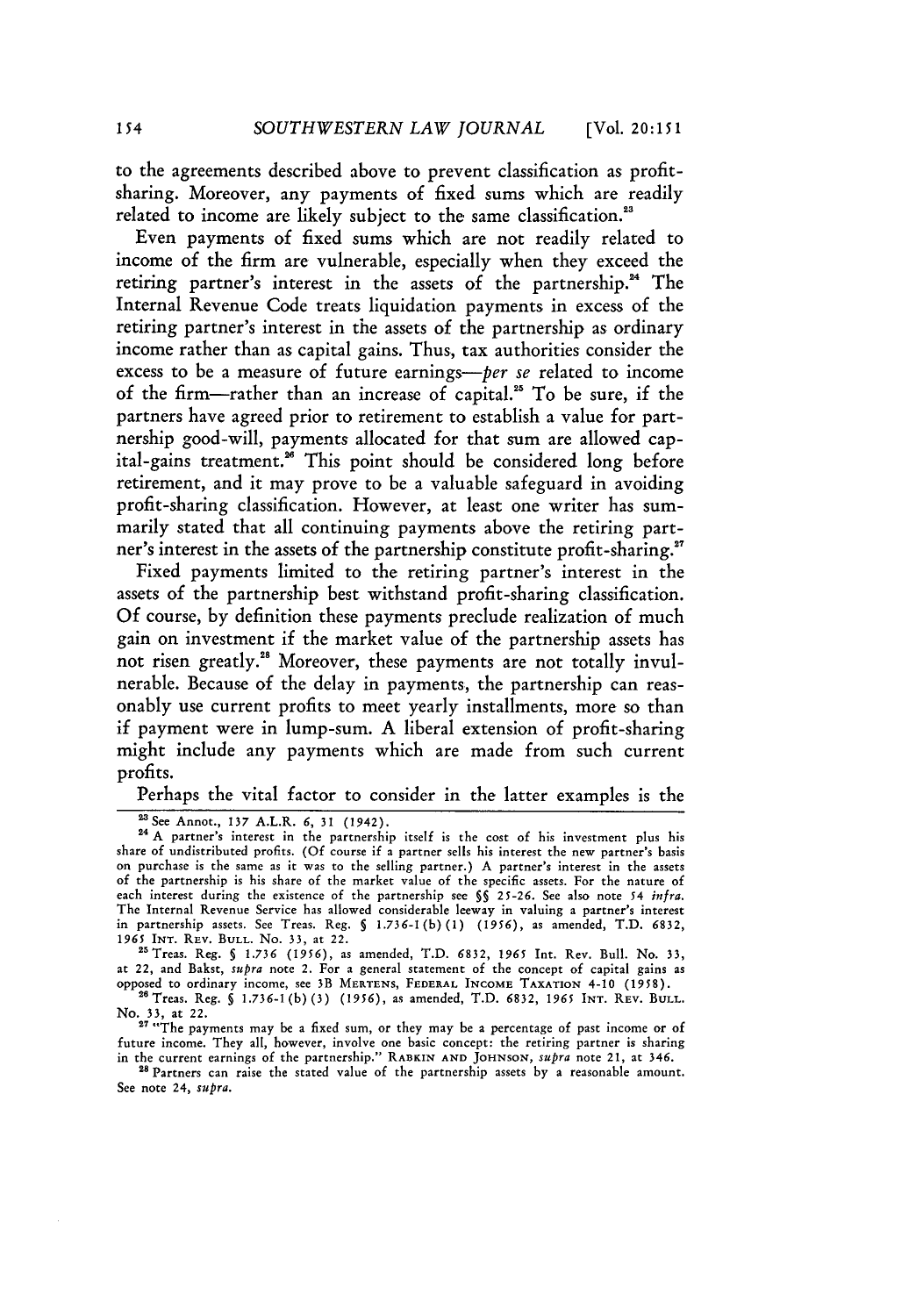conditions of payment. If payments are limited **by** the firm's profits, they resemble profit-sharing, fixed or not. On the other hand, if payments are fixed and mandatory, they are likely to avoid the profitsharing classification and to be classed instead as a sharing of gross returns.<sup>29</sup>

 $155$ 

#### *B. The Consequence Of Profit-Sharing*

At early common law, the sharing of profits was equated with the existence of a partnership.<sup>30</sup> Under this view, a partner would certainly remain so after retirement regardless of intention if he continued to receive a share of the profits. This view, however, has been repudiated long since<sup>31</sup> and has been clearly rejected in Texas as in most jurisdictions.<sup>32</sup>

The act follows the modern trend, but it nevertheless includes profit-sharing as a basic element of partnership.<sup>33</sup> Moreover, section *7* (4) lists profit-sharing as prima facie evidence of the existence of a partnership relation, evidence which can be avoided only **by** proof that the profits were received as payment for one of the six exceptions listed in section  $7(4)$ .<sup>34</sup>

#### *1. Debt*

Section *7* (4) (a) perhaps implies that payments in the retirement agreement can escape any presumption of partnership continuity merely because they are payments of an amount owed to the retiring partner. However, the history behind section 7(4) (a) indicates that it was meant to protect creditors of debtors in financial difficulties,

3 See note 15, *supra.* 34 Section 7(4):

The receipt by a person of a share of the profits of a business is prima facie evidence that he is a partner in the business, but no such inference shall be drawn if such profits were received in payment:

(a) As a debt by installments or otherwise,

(b) *As* wages of an employee or rent to a landlord,

(c) As an annuity to a widow or representative of a deceased partner,

(d) As interest on a loan, though the amount of payments vary with the profits of the business,

(e) As the consideration for the sale of good-will of a business or other property by installments or otherwise.

**<sup>2</sup>** Section **7** (3) "The sharing of *gross returns* does not of itself establish a partnership. . . ." (Emphasis added.) " Waugh v. Carver, 2 BI. H. **235 (1793);** see also Cothran v. Marmaduke **&** Brown,

<sup>60</sup> Tex. **370** (1883); Fouke v. Brengle, **51** S.W. **519** (Tex. Civ. App. 1899) *error ref.;* and Steger v. Greer, 228 S.W. 304 (Tex. Civ. App. 1921) *error dism.,* indicating acceptance in Texas.

<sup>31</sup> Cox v. Hickman, 8 H.L. 268, 11 Eng. Rep. 431 (1860)

<sup>&</sup>quot; <sup>2</sup> Meehan v. Valentine, 145 U.S. **611** (1892); Wild v. Davenport, 48 N.J. L. 129, 7 Atl. *295* (1886); Fink v. Brown, 215 S.W. 846 (Tex. Comm. App. 1919); Gardner v. Wesner, **55** S.W.2d 1104 (Tex. Civ. App. 1932) *error ref.* See also Sher and Bromberg, *supra* note 8, at 264-65.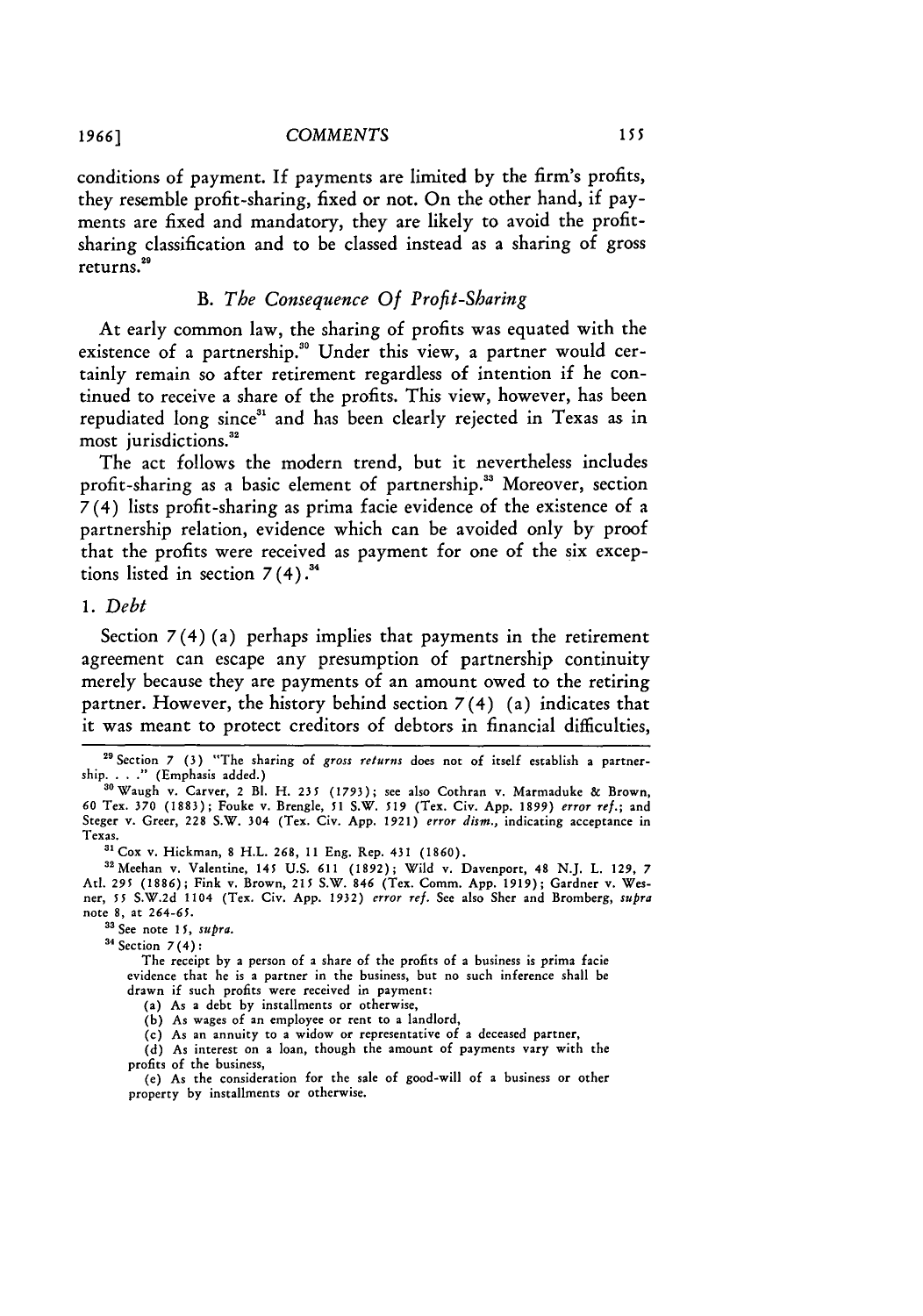where **by** permitting continuance of the business, the creditor would attempt to salvage his debt through profit-sharing."

Modern courts, confronted with the act itself, may expand this narrow historical scope of debt profit-sharing. Section 42 of the act indicates that a retiring partner can be a creditor as to profits earned **by** the interest he leaves in the partnership." Such express approval of the retiring partner's creditor status may expand the scope of section  $7(4)(a)$  to cover retirement payments.<sup>37</sup>

#### *2. Interest on a Loan*

Section  $7(4)(d)$  clearly excuses the lender who agrees to repayment of his principal plus a share in the profits of the borrower's business." The connection with retirement agreements, however, is not clear. As suggested by both case law<sup>39</sup> and the existence of separate subdivisions in section  $7(4)$ , a debt is not always a loan. If the retirement agreement is to be considered a loan, what is being lent? Since payments to the retiring partner are usually in cash, money seems to be the only possible principal for the loan. Moreover, the retiring partner has not transferred money to the firm; he has transferred his interest. The transaction is basically then a sale of property

When any partner retires or dies, and the business is continued under any of the conditions set forth in section 41 **(1,** 2, **3,** *5, 6)* or section 38(2b), without any settlement of accounts as between him or his estate and the person or partnership continuing the business, unless otherwise agreed, he or his legal representative as against such persons or partnership may have the value of his interest at the date of dissolution ascertained, and shall receive as an ordinary creditor an amount equal to the value of his interest in the dissolved partnership with interest, or, at his option or at the option of his legal representative, in lieu of interest, the profits attributable to the use of his right in the property of the dissolved partnership. . . .

<sup>37</sup> At least one writer has indicated that the term "ordinary creditor" may apply only to the receiving of "an amount equal to the value of his interest in the dissolved partnership with interest." Williams, *supra* note 9, at 247-48. Under this interpretation, the retiring partner in exercising the option to receive profits may fail to achieve creditor status. The language of the section itself, however, seems to imply the categorizing of both alternatives language of the section itself, however, seems to imply the categorizing of both alternatives under "ordinary creditor." Probably the most grammatical and logical explanation of **the** use of the conjunction "or" is that it connects "interest" and "profits," both equally objects of the preposition "with." Nevertheless, courts would feel little restraint in ruling that the two clauses follow "shall receive" and that "ordinary creditor" modifies only "an amount."

<sup>38</sup> Meehan v. Valentine, 145 U.S. 611 (1892); Martin v. Peyton, 246 N.Y. 213, 158<br>N.E. 77 (1927). But compare the following: "Appellee is too preoccupied, we think, with its insistence that the relationship between [the alleged partners] was that of debtor and creditor. This is undoubtedly correct, but it is equally undoubtedly indecisive." Minute Maid Corp. v. United Foods, Inc., 291 **F.2d** *577,* **583** (5th Cir. 1961). This case was argued before final enactment of the act in Texas, but its warning is still appropriate. See note *<sup>55</sup>infra* and accompanying text.

<sup>39</sup> Ketchum v. City of Buffalo, N.Y., 21 Barb. 294, 305 (1854). Cf. Heilos v. State Land Co., **113** N.J. Eq. **239, 116** AtI. **330, 331** involving forbearance of a previous loan.

**<sup>2</sup>** Cox v. Hickman, 8 H.L. 268, 11 Eng. Rep. 431 (1860). See also 1 ROWLEY, PART-NERSHIP 140-42 (1960), and **CRANE,** PARTNERSHIP *65-66 (1952).* **<sup>36</sup>**Section 42: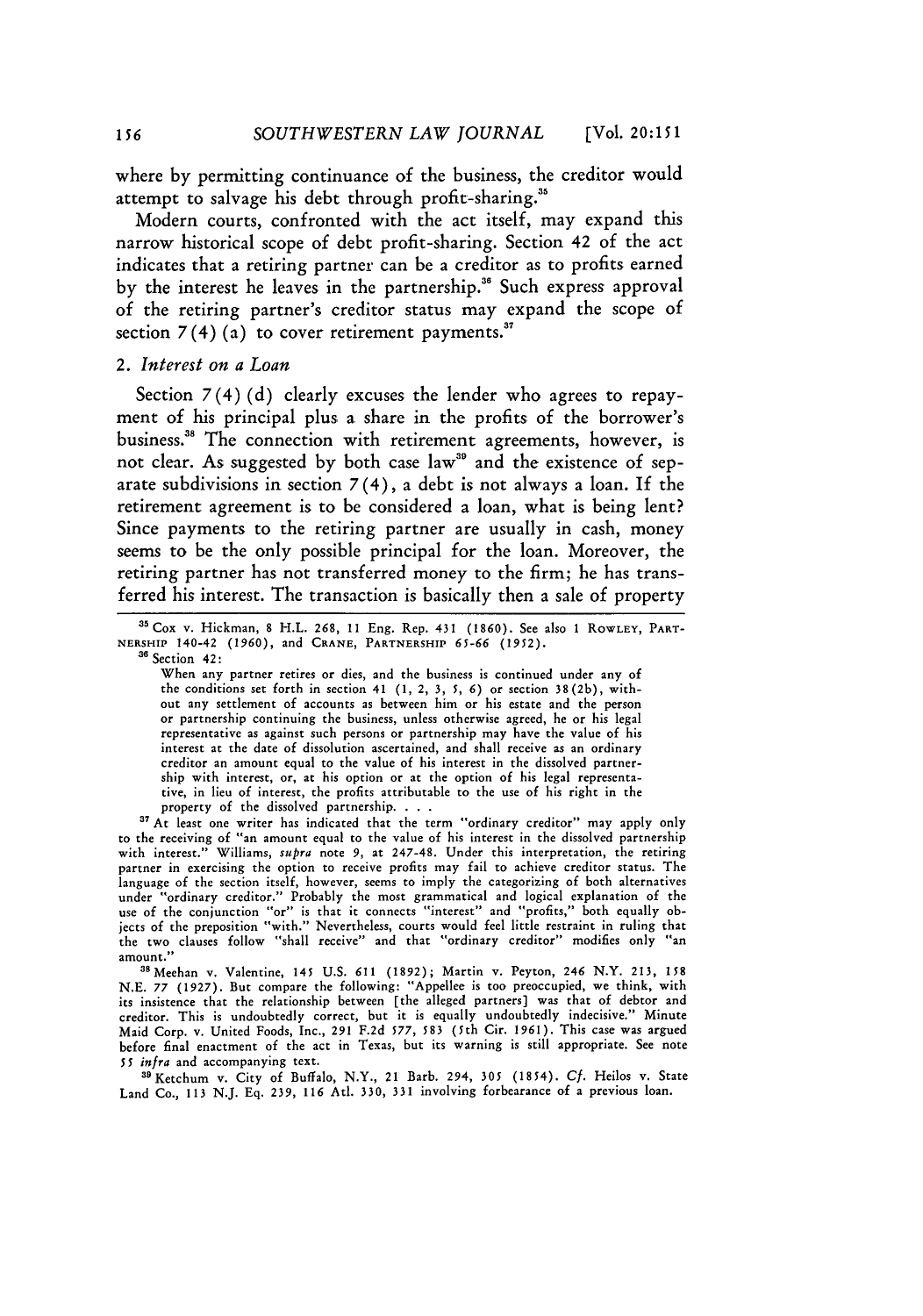for credit. A broad extension of "loan" to include credit is unlikely.

Even if the broad interpretation of "loan" is accepted, the language of section  $7(4)(d)$  inherently assumes that only the interest for the loan is paid through profit-sharing." Unless the retirement agreement absolutely requires the return of the retiring partner's interest in the firm in fixed payments,<sup>42</sup> it might fall outside the section.

Defense of the retirement agreement solely under  $7(4)(d)$  is then highly questionable. The retiring partner might well incorporate both section  $7(4)(d)$  and section  $7(4)(a)$ , but some problems of each individual section (expansion of the scope of "debt" and existence of a "loan" to calculate interest) do not seem to be answered merely by combination.

## *3. Wages of an Employee*

If a partner ends all activity in connection with the firm, section 7(4) (b) is irrelevant. Often, however, he will remain as consultant to the continuing partners and may then seek to show that his services were those of an employee. Profit-sharing as compensation to an employee is not presumptive of partnership liability, $\frac{1}{3}$  but the division between employee and partner is not at all clear." Under any test the retiring partner is at a disadvantage since he was a full partner and is now both performing services and receiving a share of the profits.<sup>45</sup>

#### *4. Rent to a Landlord*

One writer has stated that section  $7(4)(b)$  is too narrowly worded and that profit-sharing as compensation for the use of any property should be covered.<sup>46</sup> Still, coverage of normal retirement agreements seems unlikely. The partner by his retirement gives up all interest in the assets of the firm," and payments for his interest in the partnership take the form of sale. In short, the retiring partner has nothing to rent.

*1966]*

**<sup>40</sup>Day** v. Cohen, **165** Mass. 304, 43 N.E. *109* (1896), cited in Canadian Ace Brewing Co. v. Swiftsure Beer Service Co., 17 Il. App. 2d 54, 149 N.E.2d 442, 450 (Ct. **App. 1958),** and Estate of Moore, **135** Cal. App. 2d 122, **286** P.2d *939, 945* (Dist. Ct. App. *1955).* **41** See discussion in Starer v. Milwaukee General Ins. Agency, Inc., 20 Wis. 2d 268, 121

N.W.2d **872, 874-75 (1963).**

<sup>&</sup>lt;sup>42</sup> As in agreements following the example in Bromberg, *Partnership Dissolution-Causes*, *Consequences, and Cures,* 43 TEXAs L. **REV.** 631, **666.** See note 22 *supra* and accompanying text.<br><sup>43</sup> Berne v. Keith, 361 S.W.2d 592 (Tex. Civ. App. 1962) *error ref. n.r.e.*<br>13 **Denver Press** 113 **Denver August** 113 **Particular 113 Particular 113 Particular 113 Particular 113 Particular 113 Particular** 

<sup>44</sup> See Provident Trust Co. of Philadelphia v. Rankin, 333 Pa. 412, 5 A.2d 214 (1939).

S See text accompanying notes *56-59 infra.*

<sup>4</sup>**ROWLEY,** *supra* note **35,** at 149. **<sup>47</sup>**

<sup>&</sup>lt;sup>47</sup> Section 41(3). See also Commissioners' Note, 7 UNIFORM LAWS ANN. 231 (1949).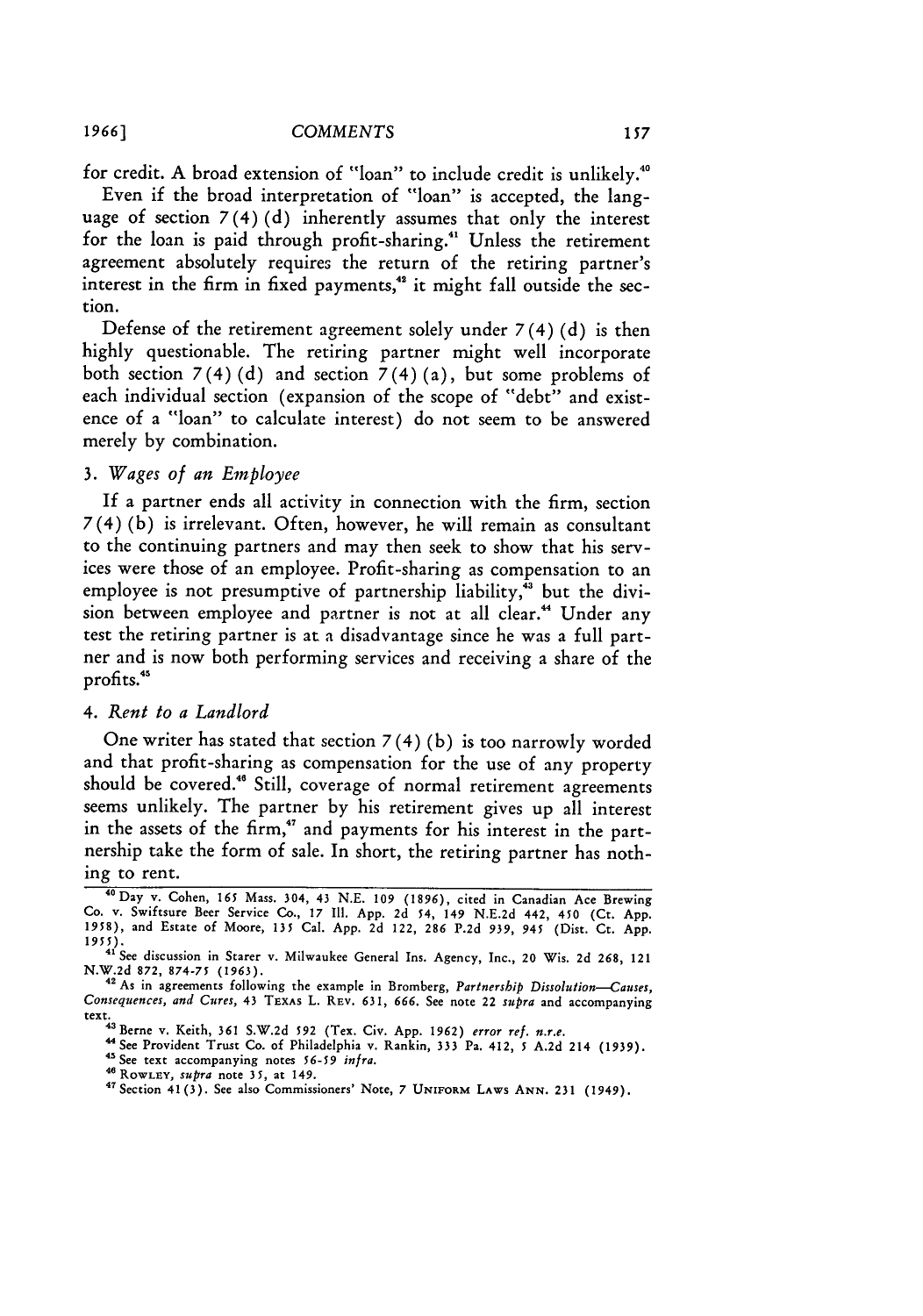The partners can alter the normal agreement to perhaps make use of section  $7(4)(b)$ . They can give the retiring partner land or equipment as payment for his interest in the partnership and then rent such property from him. Assuming no claims of "sham" transaction,<sup>48</sup> the retiring partner may share profits as rent.

#### *5. Annuity to a Widow or Representative of a Deceased Partner*

Section  $7(4)(c)$  cannot possibly apply to profit-sharing by a living retiring partner and since the act specifically protects the estate of the deceased and is silent as to a retiring partner, it may even give rise to a negative inference of liability of the retiring partner receiving payments. The latter interpretation seems unfair since the purpose of the section is to protect the decedent's family and estate, when the widow or representative inadvertently allows the partnership to continue." The section in connection with section  $41(10)$ <sup>50</sup> not only allows the widow or representative to escape liability but also gives her express protection from harassing law suits. Such extra protection would not be needed by a living retiring partner and so omission of his situation in the act is perhaps explainable.<sup>51</sup>

# *6. Consideration for the Sale of Good-will of a Business or Other Property*

Payments for the right to continue using the firm name have been held to be good-will payments,<sup>52</sup> but it is doubtful that an existing partner owns good-will in order to sell it.<sup>33</sup> Nevertheless, inclusion of "other property" in section  $7(4)$  (e) probably offers a retiring partner his greatest opportunity to avoid any presumption of partnership liability.

The retiring partner receives payments for the sale of his interest

<sup>48</sup>**See** note *55,* infra. One specific problem is obvious. **If** the property transfered for the retiring partner's interest is to be equivalent to the value of that interest and if payments are to represent adequately the fair rental value of the property, the payments might be excessive. " See Western Shoe Co. v. Neumeister, **258** Mich. **662,** 242 N.W. **802** (1932), before

the act but expressing the same opinion. The case was cited and analyzed favorably in Van Stee v. Ransford, 346 Mich. 116, **77** N.W.2d 346, *355 (1956).* **<sup>5</sup> o** Section 41 (10) **:**

The use by the person or partnership continuing the business of the partnership name, or the name of a deceased partner as part thereof, shall not of itself make the individual property of the deceased partner liable for any debts contracted by such person or partnership.<br><sup>51</sup> See note 54 *infra* and accompanying text.

<sup>&</sup>lt;sup>51</sup> See note 54 *infra* and accompanying text.<br><sup>52</sup> Mitchell v. Gruener, 251 Mass. 113, 146 N.E. 252 (1925).

sation **25** of the act states generally that **202** (1927).<br><sup>53</sup> Section 25 of the act states generally that partners hold specific partnership property (which includes good-will) as "tenant(s) in partnership." The provisions **of** section **25** indicate that no partner owns a part of any asset; the partnership itself owns all assets. Thus, on liquidation a partner could not sell an asset to the partnership unless he had special rights in it **by** prior agreement. For related tax concepts see note 24 *supra.*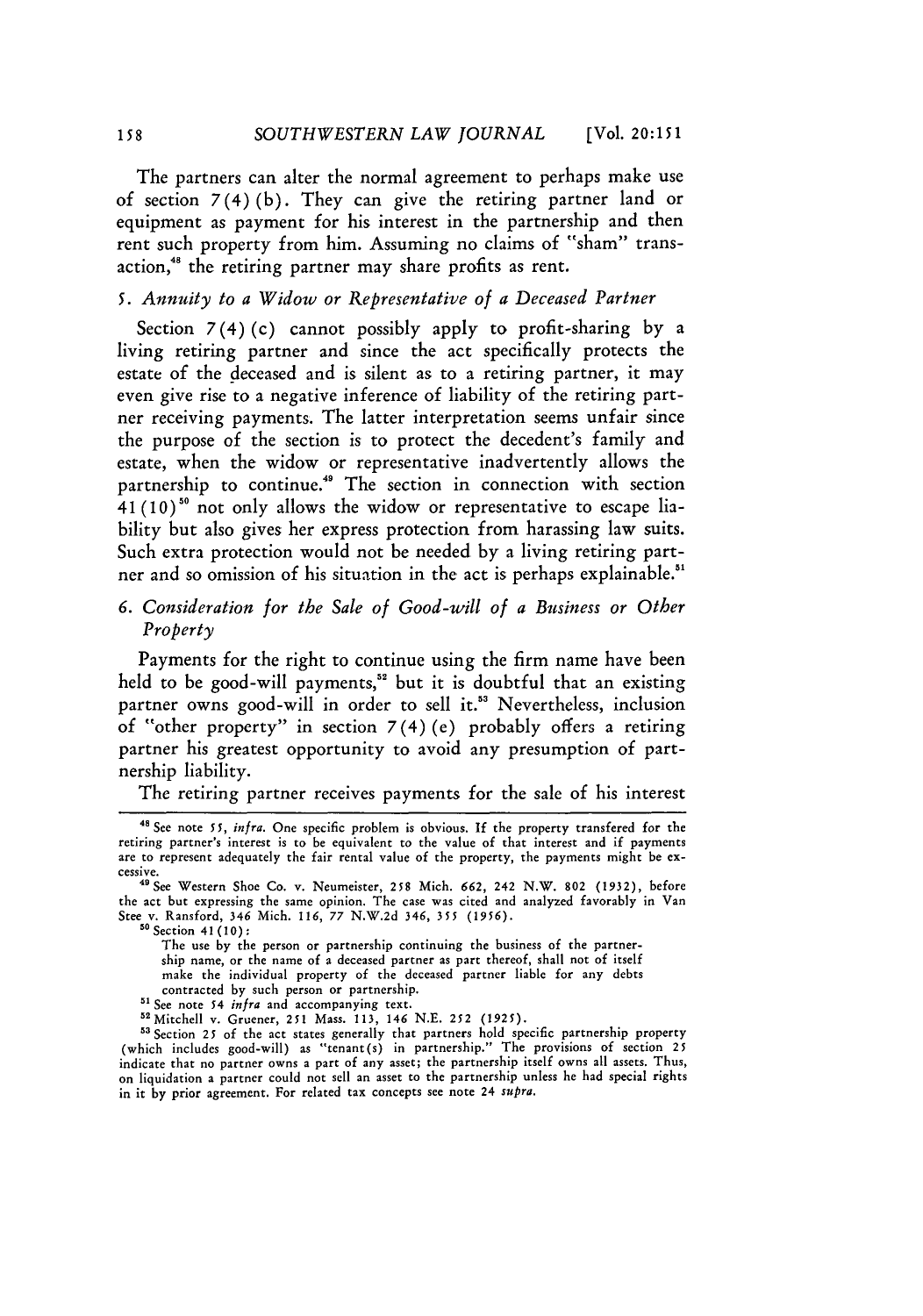in the partnership. Sections 26 and **27** declare this interest to be property owned by the partner and transferable by him. And since section 7(4) (e) expressly includes good-will, it is irrelevant for purposes of the section that the property being sold is intangible. No cases have applied the section to sales between partners, but one writer in his discussion of annuity payments to widows, indicates his belief that section 7(4) (e) gives similar protection to retiring partners.

#### *C. Preliminary Conclusions On Profit-Sharing*

Despite seemingly favorable analysis in previous sections of this Comment courts have provided little precedent for categorizing the profit-sharing of retirement agreements under any exception of section 7(4). Moreover, courts are often inconsistent in finding partnership liability seemingly in the face of a section 7(4) exception and in turn denying liability without relying heavily on a section 7(4) exception.<sup>55</sup> The standard of "co-ownership"<sup>56</sup> often used to justify the decisions is certainly elusive. Probably the most helpful standard is that of control; that is, if the parties share profits under some form of mutual control, they are vulnerable to partnership classification." However, the amount of control necessary to create a partnership cannot be stated definitively." Each case carries new fact situations to be interpreted. The retiring partner should realize his precarious position and should establish grounds for a section 7(4) exception and for a showing of lack of control.<sup>59</sup>

#### III. THE PERSPECTIVE OF RETIREMENT

Payments from the partnership cause unique problems to a former partner merely because he is a former partner. The most serious danger is the possibility of estoppel." As explained previously, visible continuity can perpetuate partnership liability despite the intentions

58 Especially uninviting to definite statements of classification is the comparison of Martin v. Peyton, 246 N.Y. 213, 158 N.E. 77 (1927) with Minute Maid Corp. v. United Foods,<br>Inc., 291 F.2d 557 (5th Cir. 1961).<br><sup>89</sup> See text accompanying notes 67-71 *infra*.<br><sup>60</sup> See text accompanying notes text

 $\gamma$  ,  $\gamma$  ,  $\gamma$  ,  $\gamma$  ,  $\gamma$ 

<sup>4&</sup>quot;An annuity may also be paid to a retiring partner in consideration **of** his interest **or a** portion of his rights, and this is the subject of a later proviso." (Noting **§** 7(4)(e)) ROWLEY, *supra* note 3 **5,** at **155.**

*<sup>&</sup>quot; Compare* Berne v. Keith, **361** S.W.2d *592* (Tex. Civ. App. **1962)** *error ref. n.r.e., with* Provident Trust Co. of Philadelphia v. Rankin, 333 Pa. 412, **5** A.2d 214 (1939). Also *compare* Martin v. Peyton, 246 N.Y. 213, **158** N.E. *77* (1927) *with* Minute Maid Corp. v. United Foods, Inc., 291 F.2d 577, **583** (5th Cir. 1961).

<sup>&</sup>lt;sup>56</sup> See RowLEY, *supra* note 35, at 79. Similar in both intention and vagueness is the phrase "community of interest." ROWLEY, *supra* at 170. "See Commissioners' Note, 7 UNIFORM LAWS ANN. 11-12 (1949).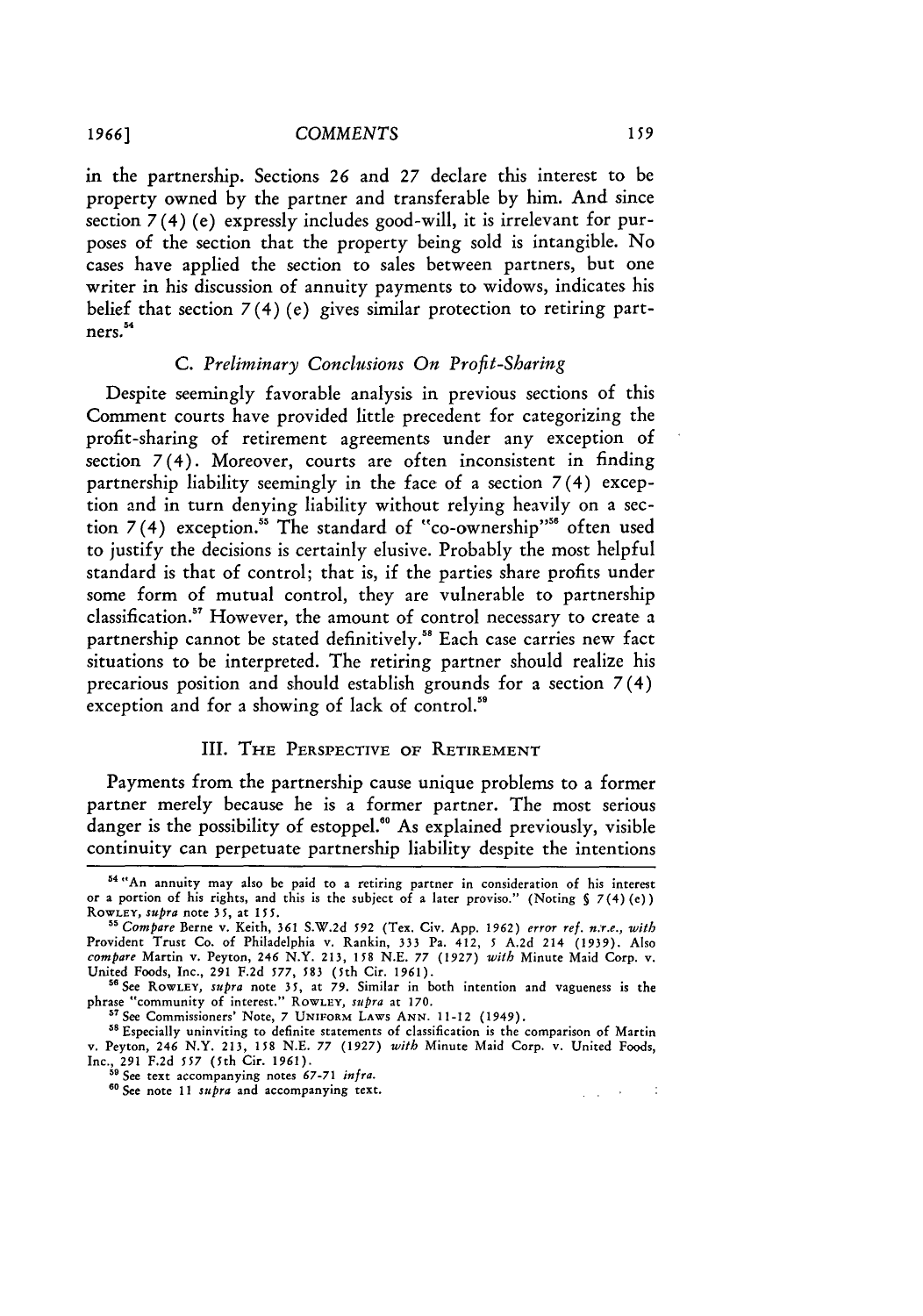of the parties.61 In addition, signs of economic continuity may also tend to show visible continuity; thus, where a third party can show reasonable reliance based on the retiring partner's former status and continued contact with the partnership through profit-sharing, prospects of partnership liability are **imminent."**

The existence of an additional ground for liability was implied **by** the Supreme Court of New Jersey. The court denied an executrix of the estate of a deceased partner recovery of profits earned after the testator's death because the executrix had not consented to a continuation of the partnership. The opinion reasoned in part that under section **4263** the quid pro quo of a share in profits is the subjection of the retired or deceased partner's interest to the risk of new creditors' claims.<sup>64</sup> To be sure the court's approach is singular<sup>65</sup> and has been criticized **by** writers." Then, too, the language of the opinion dealt only with the retirement under section 42 and not retirement agreements. However, the existence of such an approach creates a slight possibility that it will be followed and extended to cover retirement agreements. At any rate, the retiring partner sharing profits should be aware of this line of thinking.

#### IV. CONCLUSIONS - AN OUNCE OF PROTECTION

Partners desiring a complete retirement program should recognize the possibility of continued liability and should plan accordingly. Many safeguards can be drafted into the retirement agreement.<sup>67</sup> The partner's retirement should be stated explicitly. He should release all rights in partnership assets" to the continuing partnership and should repudiate all right to control."' He should demand that

<sup>&</sup>lt;sup>61</sup> See notes 8 and 11 supra and accompanying text.

**<sup>62</sup>** This is especially true where the retiring partner participates as a consultant, see note 45 *supra* and accompanying text, or where the new partnership keeps its old name, see note

**<sup>52</sup>***supra* and accompanying text. **<sup>63</sup>**See note **36** *supra.*

**<sup>64</sup>**It is contended that the statutory plan requiring consent as therein outlined consistently provides that the *quid pro quo* is the right to a proportionate share of the profits of the new partnership if the personal representative so chooses, *for the assumption of the additional risk of claims of the new* creditors **...** [I]n that construction we concur.

Blut v. Katz, 13 N.J. 374, 379-80, **99** A.2d 785, 787-88 (1953). (Emphasis added.) "sSee specifically M. & C. Creditors Corp. v. Pratt, 172 Misc. **695,** 17 N.Y.S.2d 240 (Sup. Ct. 1938), aff'd without opinion, 281 N.Y. 804, 24 N.E.2d 482 (1939)

<sup>&</sup>lt;sup>68</sup> Note, Profit Rights and Creditors' Priorities after a Partner's Death or Retirement: **Section 42 of the UPA, 63 YALE L.J. 709, 713 (1954).** <sup>67</sup> See note 3 *supra* and accompanying text. <sup>68</sup> Section 41(3) automatically assumes that rights have been assigned at retirement. Of

course, the purpose of assigning expressly is to *prove* retirement.

**<sup>69</sup>**See note **58** *supra.* The court in Martin v. Peyton, 246 N.Y. 213, 158 N.E. 77 (1927) stated the following: "Mere words will not blind us to realities." Martin v. Peyton, *supra* at 78. And yet wise drafting was certainly a reason for denial of partnership liability.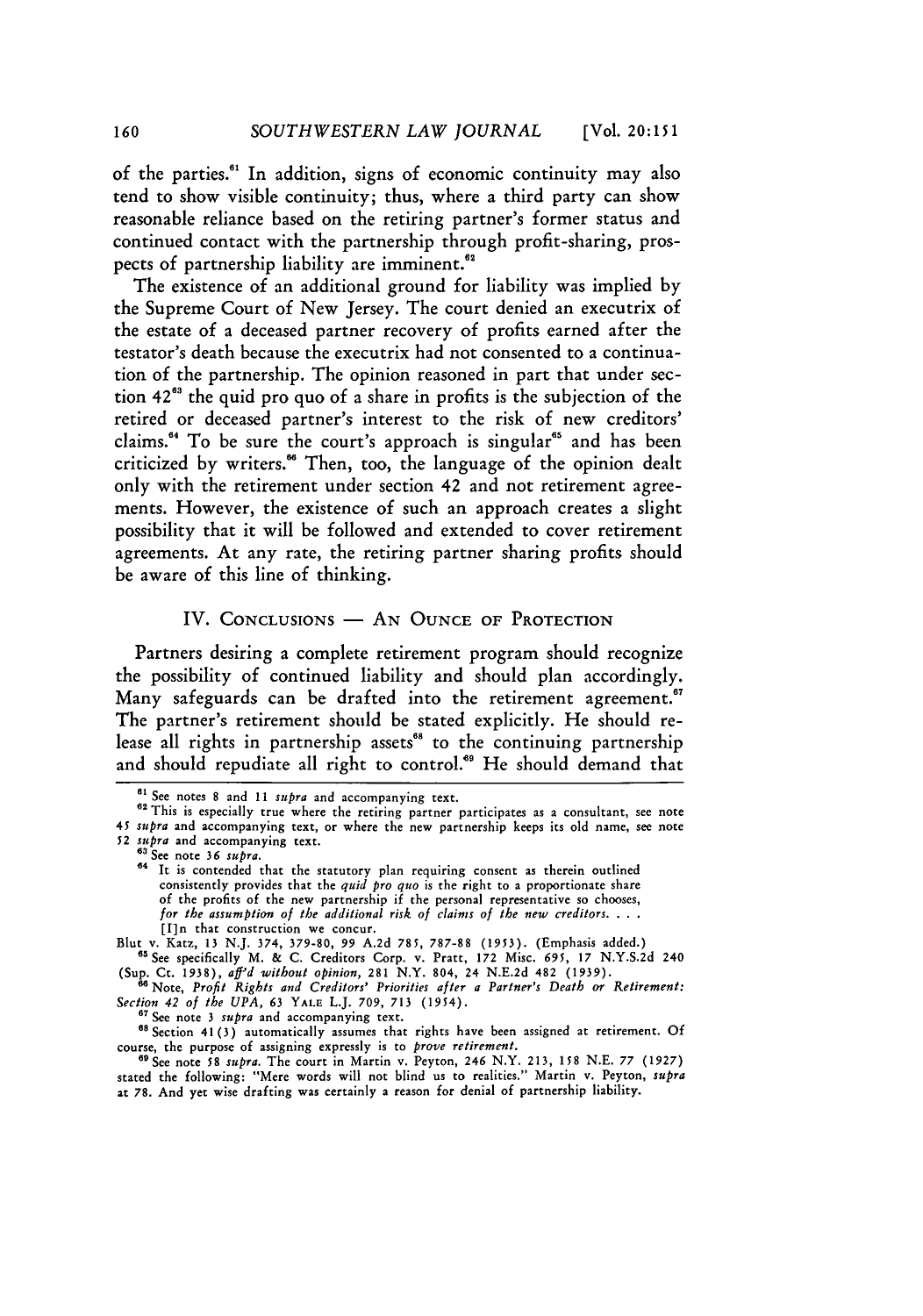the agreement recite his status as a creditor of the partnership. Finally, he should have the instrument include specific provisions aimed at meeting the requirements of the section **7** (4) exception which he feels is most appropriate and feasible. Certainly  $7(4)$  (b)<sup>70</sup> (wages or rent to landlord) and  $7(4)$  (e)<sup> $n$ </sup> (payment for good-will or other property) offer attractive possibilities.

Adequate notice is needed in any retirement," and it is probably most important where the retiring partner continues receiving payments from the partnership." Safeguards similar to those included in the retirement agreement should, a fortiori, be included in the notice to prospective creditors of the continuing partnership.

Another precaution against estoppel liability involves changing the balance sheet of the continuing partnership so that it no longer shows the retiring partner in the capital account. The amount owed him should be transferred into a liability account. Ideally, the partnership will draft a promissory note to increase evidence supporting his new status as a creditor. Likewise, all liens on partnership property should be promptly recorded and noted on the balance sheet.

An indemnification agreement is often used as a protective device. This agreement allows automatic recovery or at least a personal action against the continuing partner for amounts the retiring partner must pay for new partnership debts. Since demands on the retiring partner would normally be made after the partnership and continuing partners had been drained, indemnification without a third-party guarantee, lien, or escrow account is not of great value. Retiring partners, in fact, often insist on such security for retirement payments due them as well as for indemnification.<sup>74</sup>

A final approach which may be worth considering is the transfer of the retiring partner to the status of a limited partner. Of course the new amount of his interest in the partnership is liable to creditors.<sup>75</sup> But filing a limited partnership agreement provides extra protection when creditors try to reach the retiring partner personally. Where payments are to consist entirely of a percentage of profits and where the retiring partner wishes to assume a passive advisory

**<sup>70</sup>** See text accompanying note 48 *supra.*

**<sup>71</sup>**See text accompanying note 54 *supra.* **<sup>72</sup>**See notes 8 and **11** *supra* and accompanying text.

**<sup>73</sup>** See text accompanying note *61 supra.*

**<sup>&#</sup>x27;** See also text accompanying note 48 *supra.* Express repudiation of control is all the more important here. **"** UNIFORM LIMITED PARTNERSHIP **ACT** § **23.**